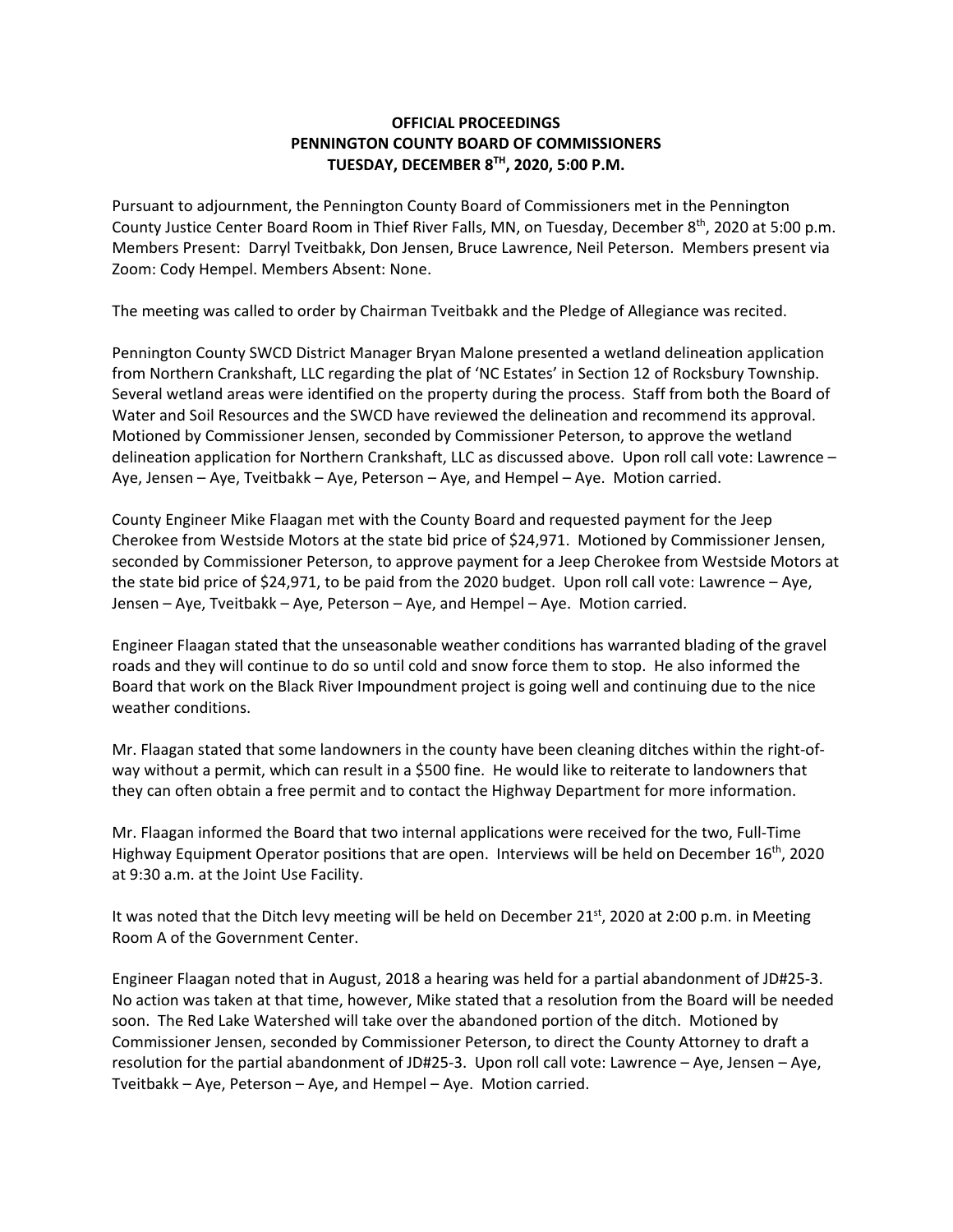Inter‐County Nursing Director Kayla Jore presented an update regarding the COVID‐19 pandemic. She stated that positive cases spiked dramatically in November and December, including 492 cases in November alone and 42 cases from December 1‐4, 2020. She believes the spike is related to seasonal gatherings and the move to more indoor activities. To date there have been 9 COVID‐related deaths in the county, ranging from ages 74‐98. The nursing service continues to assist with contact tracing but is struggling to keep up as the cases spike. She said a new COVID awareness app is available to help track COVID and aids in alerting those that may have come in contact with a positive case.

Ms. Jore then presented an update on the COVID-19 vaccine. The ICNS is preparing for its arrival but she noted it is not a miracle drug and will not allow recipients to stop wearing masks, social distancing, etc. Sanford Health is expecting the Pfizer vaccine to arrive there in a week or two. Phase 1A of the vaccine distribution will include health workers, related staff, etc. and Phase B will be for the general public. Kayla believes that public communication on the vaccine is lacking, but she will work with the EMD to raise awareness as she is concerned the public may fail to get both doses of the vaccine.

Commissioner Lawrence informed the Board that the Building Committee met this morning regarding the following two quotes received for asbestos removal in the Department of Motor Vehicle:

| ACCT, Inc.                | \$3,600 |
|---------------------------|---------|
| Twell Environmental, Inc. | \$3,993 |

Detailed quote information will be sought as both are substantially lower than expected. After discussion regarding the other Government Center offices to be remodeled, Commissioner Lawrence motioned, seconded by Commissioner Jensen, to authorize the Building Committee to approve up to \$15,000 in asbestos removal expenditures in the offices of the DMV, Auditor-Treasurer, Assessor, and Recorder. Upon roll call vote: Lawrence – Aye, Jensen – Aye, Tveitbakk – Aye, Peterson – Aye, and Hempel – Aye. Motion carried.

County Sheriff Ray Kuznia met with the Board and presented the following personnel items:

Motioned by Commissioner Jensen, seconded by Commissioner Lawrence, to approve the hire of Alexander Yourbaf as P/T Corrections Officer with an effective date of December 8th, 2020. Upon roll call vote: Lawrence – Aye, Jensen – Aye, Tveitbakk – Aye, Peterson – Aye, and Hempel – Aye. Motion carried.

Motioned by Commissioner Jensen, seconded by Commissioner Lawrence, to approve the promotion of Jon Erickson to F/T Corrections Field Training Officer effective December 9<sup>th</sup>, 2020, with additional wages per the union contract. Upon roll call vote: Lawrence – Aye, Jensen – Aye, Tveitbakk – Aye, Peterson – Aye, and Hempel – Aye. Motion carried.

Motioned by Commissioner Jensen, seconded by Commissioner Lawrence, to approve the transfer of Blayke Sunsdahl from Part‐Time Corrections Officer to Full‐Time Corrections Officer effective December  $9<sup>th</sup>$ , 2020. Probation will continue for a 12-month period. Upon roll call vote: Lawrence – Aye, Jensen – Aye, Tveitbakk – Aye, Peterson – Aye, and Hempel – Aye. Motion carried.

Sheriff Kuznia requested permission from the Board to donate an old county squad car to the NCTC police program. Motioned by Commissioner Lawrence, seconded by Commissioner Peterson, to donate a 2008 Crown Victoria squad car to NCTC for use in their police program. Upon roll call vote: Lawrence – Aye, Jensen – Aye, Tveitbakk – Aye, Peterson – Aye, and Hempel – Aye. Motion carried.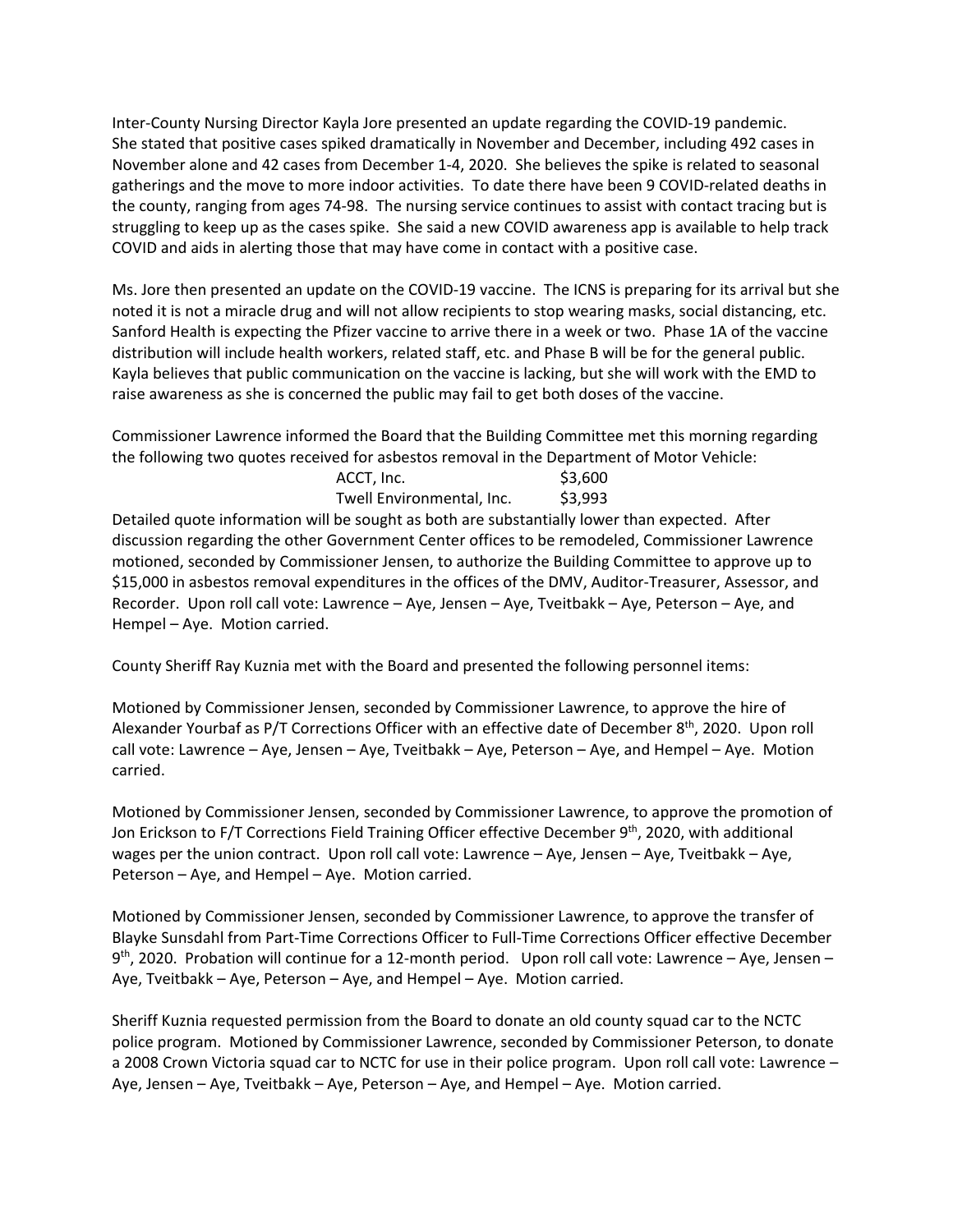Sheriff Kuznia said he would like to start funding for a remodel of the firing range located inside the LEC, which is no longer used due to ventilation concerns and other updates needed. Mr. Kuznia noted that a Sheriff's auction brought in approximately \$18,000 and he would like to earmark those funds for the firing range, a project he estimates will cost between \$80‐100k. After discussion, the Board requested that the Sheriff get pre‐approval to earmark the funds from the county's audit firm.

Sheriff Kuznia stated Enbridge is reimbursing the county the cost to have a Deputy on site for two hours each morning at their base on Highway 59 N. Traffic is heavy there in the morning and a few accidents have occurred. To date there has been no local protesting of the pipeline project and everything is going well.

Motioned by Commissioner Peterson, seconded by Commissioner Lawrence, to approve an on‐sale liquor license for the TRF Golf Club for the year 2021. Upon roll call vote: Lawrence – Aye, Jensen – Aye, Tveitbakk – Aye, Peterson – Aye, and Hempel – Aye. Motion carried.

Motioned by Commissioner Peterson, seconded by Commissioner Jensen, to approve tobacco licenses for year 2021 for Kruse In, Petro Pumper, and Farmers Union Oil. Upon roll call vote: Lawrence – Aye, Jensen – Aye, Tveitbakk – Aye, Peterson – Aye, and Hempel – Aye. Motion carried.

At 6:00 p.m. the County Board Chairman recessed the County Board meeting and called the 2021 Budget and Levy Hearing to order.

Present at the meeting were: Carl Bruzek – County Assessor, Julie Sjostrand – Human Services Director, Charles Lundgren – Human Services Fiscal Supervisor, Jennifer Herzberg – County Auditor/Treasurer, April Scheinoha – Thief River Falls Times, Mike Flaagan – County Engineer, Brian German – County Constituent, Milo Ballingrud – County Constituent.

Jennifer Herzberg was then called upon to review the summary budget and levy comparison provided to those in attendance. The proposed levy increase was 1.485% over 2020.

The Chairman then asked for any comments and questions. Commissioner Hempel questioned what items fall into the category of 'culture and wellness', to which the Auditor/Treasurer stated she would provide the Board members a list of those items after the meeting. With no further questions, the budget meeting was closed at 6:11 p.m. and the County Board meeting was called back to order.

The following resolution was introduced by Commissioner Hempel, seconded by Commissioner Lawrence, and upon roll call vote: Lawrence – Aye, Jensen – Aye, Tveitbakk – Aye, Peterson – Aye, and Hempel – Aye, was unanimously carried.

## **RESOLUTION**

**WHEREAS**, the Pennington County Board of Commissioners has reviewed the department budgets for 2021 at several County Board meetings and at this time finds no further changes. **NOW, THEREFORE, BE IT RESOLVED**, that the following budgets for 2021 are approved.

| <b>FUND</b>          | <b>REVENUE</b> | <b>EXPENDITURES</b> | +/- RESERVE |
|----------------------|----------------|---------------------|-------------|
| General Revenue      | \$9,529,439    | \$9,537,961         | $-8,522$    |
| Road & Bridge        | \$3,508,053    | \$3,508,053         |             |
| Welfare              | \$5,362,697    | \$5,335,178         | 27,519      |
| Debt Service         | \$1,140,657    | \$1,071,156         | 69,501      |
| Solid Waste Facility | 94,661         | 123,350             | $-28,689$   |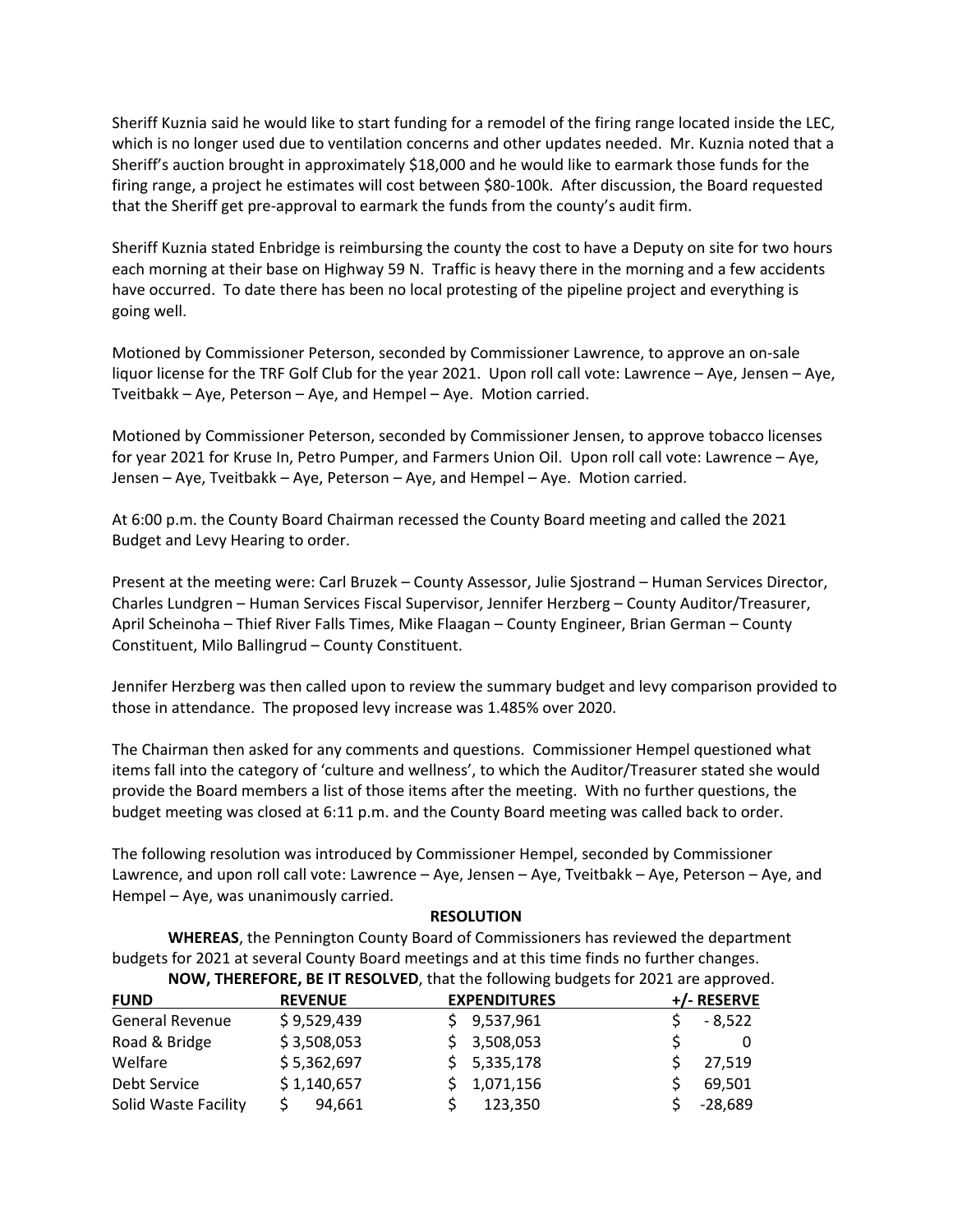| Ditch Maintenance | \$252.000       | $5$ 252,000 |  |
|-------------------|-----------------|-------------|--|
| Tax Forfeiture    | $5\quad 10.000$ | S 10.000    |  |

The following resolution was introduced by Commissioner Jensen, seconded by Commissioner Peterson, and upon roll call vote: Lawrence – Aye, Jensen – Aye, Tveitbakk – Aye, Peterson – Aye, and Hempel – Aye, was unanimously carried.

## **RESOLUTION**

**WHEREAS**, the Pennington County Board of Commissioners has reviewed the proposed levy for 2021 and the proposed Real Estate Tax Statements have been sent as required.

**NOW, THEREFORE, BE IT RESOLVED**, the that final property tax levies for 2021 is approved as follows:

| <b>FUND</b>             | <b>LEVY BEFORE CPA*</b> | <b>CPA</b> | <b>LEVY AFTER CPA</b> |
|-------------------------|-------------------------|------------|-----------------------|
| <b>General Revenue</b>  | \$6,909,769             | \$575,478  | \$6,334,291           |
| Road & Bridge           | \$1,268,500             | \$105,646  | \$1,162,854           |
| Welfare                 | \$2,425,681             | \$202,022  | \$2,223,659           |
| <b>Bonded Debt Fund</b> | \$1,135,057             |            | \$1,135,057           |
| <b>Total Levy</b>       |                         |            | \$10,855,861          |
|                         |                         |            |                       |

\*CPA = County Program Aid

County Assessor Carl Bruzek presented an abatement application / Local Option to Disaster for Shane and Amanda Vettleson regarding parcel ID: R07.03616102. A fire on 10/19/20 destroyed a shop and the abatement reflects a market value reduction of \$4,200 for taxes payable 2021. Motioned by Commissioner Jensen, seconded by Commissioner Peterson, to approve an Abatement Application‐Local Option to Disaster for Shane and Amanda Vettleson for taxes payable 2021 as discussed above. Upon roll call vote: Lawrence – Aye, Jensen – Aye, Tveitbakk – Aye, Peterson – Aye, and Hempel – Aye. Motion carried.

Motioned by Commissioner Jensen, seconded by Commissioner Lawrence, to approve the Human Services warrants totaling \$102,626.76, the Auditor & Manual warrants for October 2020 totaling \$3,933,810.74, and the following Commissioner warrants. Upon roll call vote: Lawrence – Aye, Jensen – Aye, Tveitbakk – Aye, Peterson – Aye, and Hempel – Aye. Motion carried.

|                                                                                                                | <b>WARRANTS</b> |
|----------------------------------------------------------------------------------------------------------------|-----------------|
| <b>County Revenue</b>                                                                                          | \$50,164.84     |
| Road & Bridge                                                                                                  | \$30,494.06     |
| Ditch funds                                                                                                    | \$8,387.50      |
| n de l'ancienne de la contrata de la construcción de la contrata de la construcción de la construcción de la c |                 |

Per diems and meal reimbursements in the amount of \$1,822.11were also approved.

Motioned by Commissioner Lawrence, seconded by Commissioner Peterson, to approve the Board minutes of November 24<sup>th</sup>, 2020 as written. Upon roll call vote: Lawrence – Aye, Jensen – Aye, Tveitbakk – Aye, Peterson – Aye, and Hempel – Aye. Motion carried.

Discussion was held on whether to fully open the Government Center or open by appointment only. It was decided to keep the Government Center open by appointment only for the safety of the public and the staff until further notice.

Milo Ballingrud met with the County Board to discuss a tax penalty incurred on his property, parcel ID: R11.04600300. Mr. Ballingrud stated he came to the Government Center on May 15<sup>th</sup>, 2020 to make payment on his tax but the building was closed. He then mailed his payment and incurred a late fee as